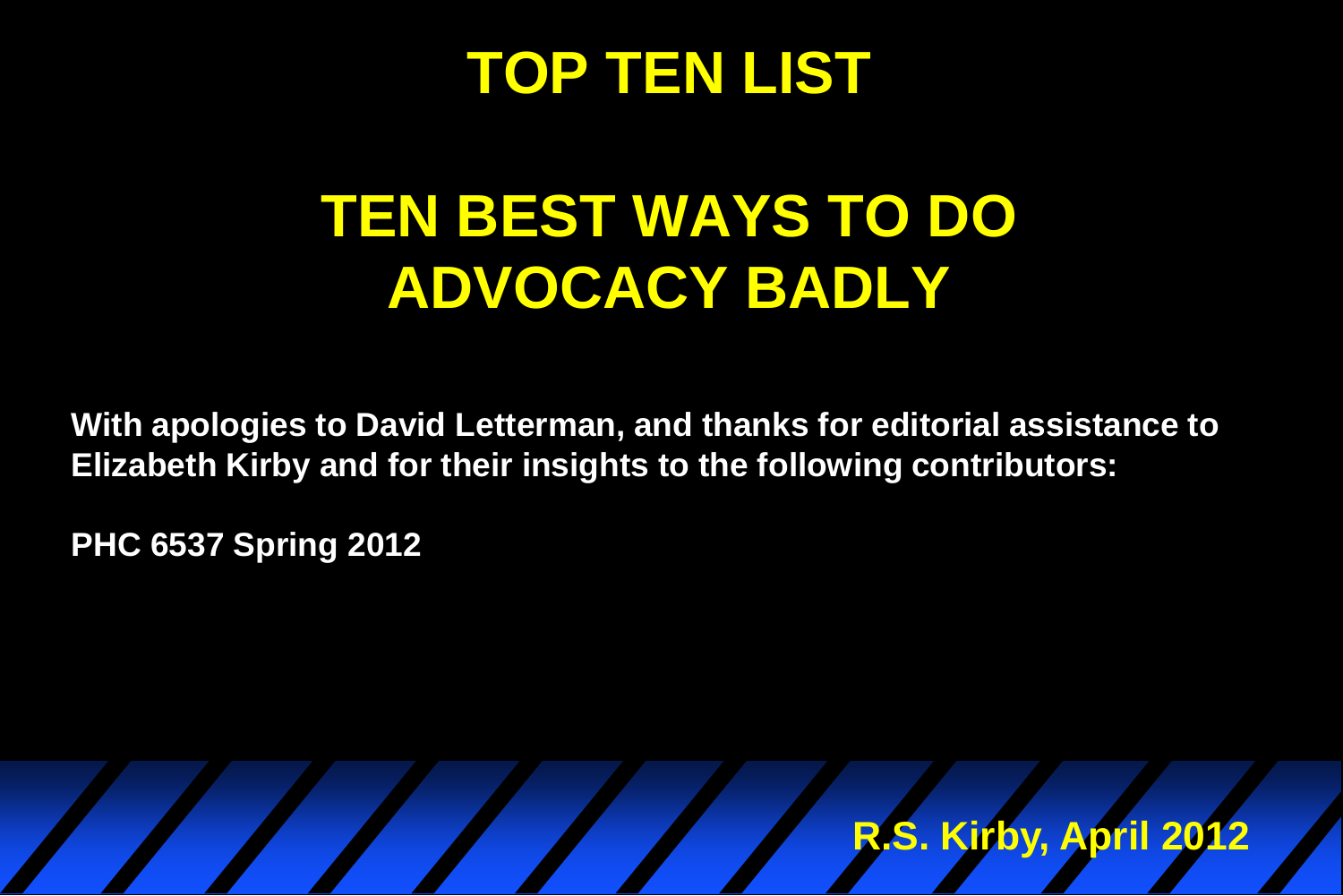# **Number 10 My Way, or the Highway**

**Assume that you are right, and everyone else is wrong.**

**Remember, in politics and advocacy, there is no room for compromise.**

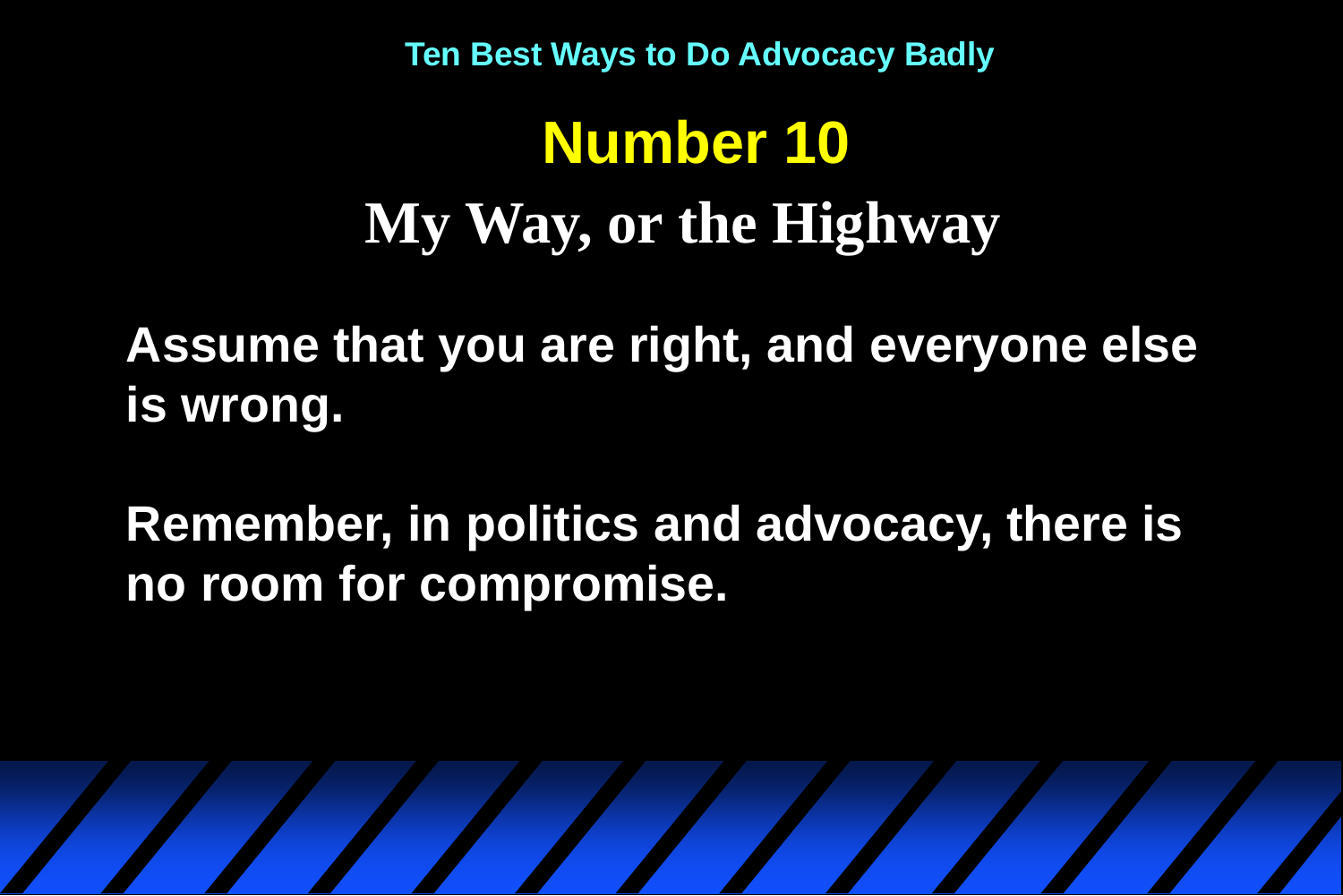## **Number 9 Ten Best Ways to Do Advocacy Badly**

**Politics Makes Strange Bedfellows**

**Insult the legislators whose support is most important to your cause.**

**A few pointers: 1)Talk on your cell phone while meeting with legislators. 2)Tell the politician they have the worst district, site or city. 3)Make fun of the legislator's family, high school sports team, or alma mater.**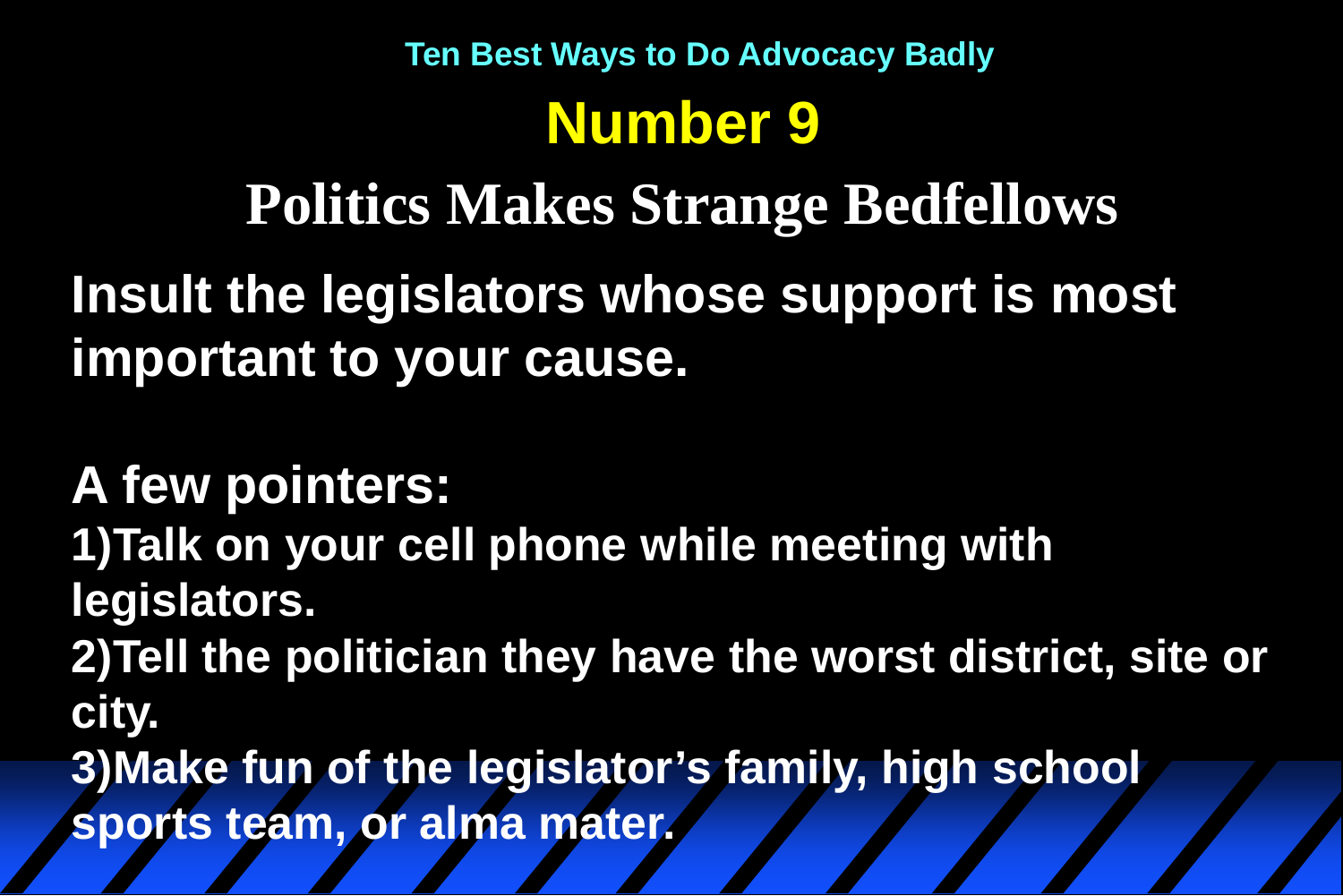## **Number 8 Ignorance is Blitz**

**Don't do your homework – it's not important to research the topic, or know the details of your issue.**

**Even more so, don't learn the basis for the opposition's views on the subject.**

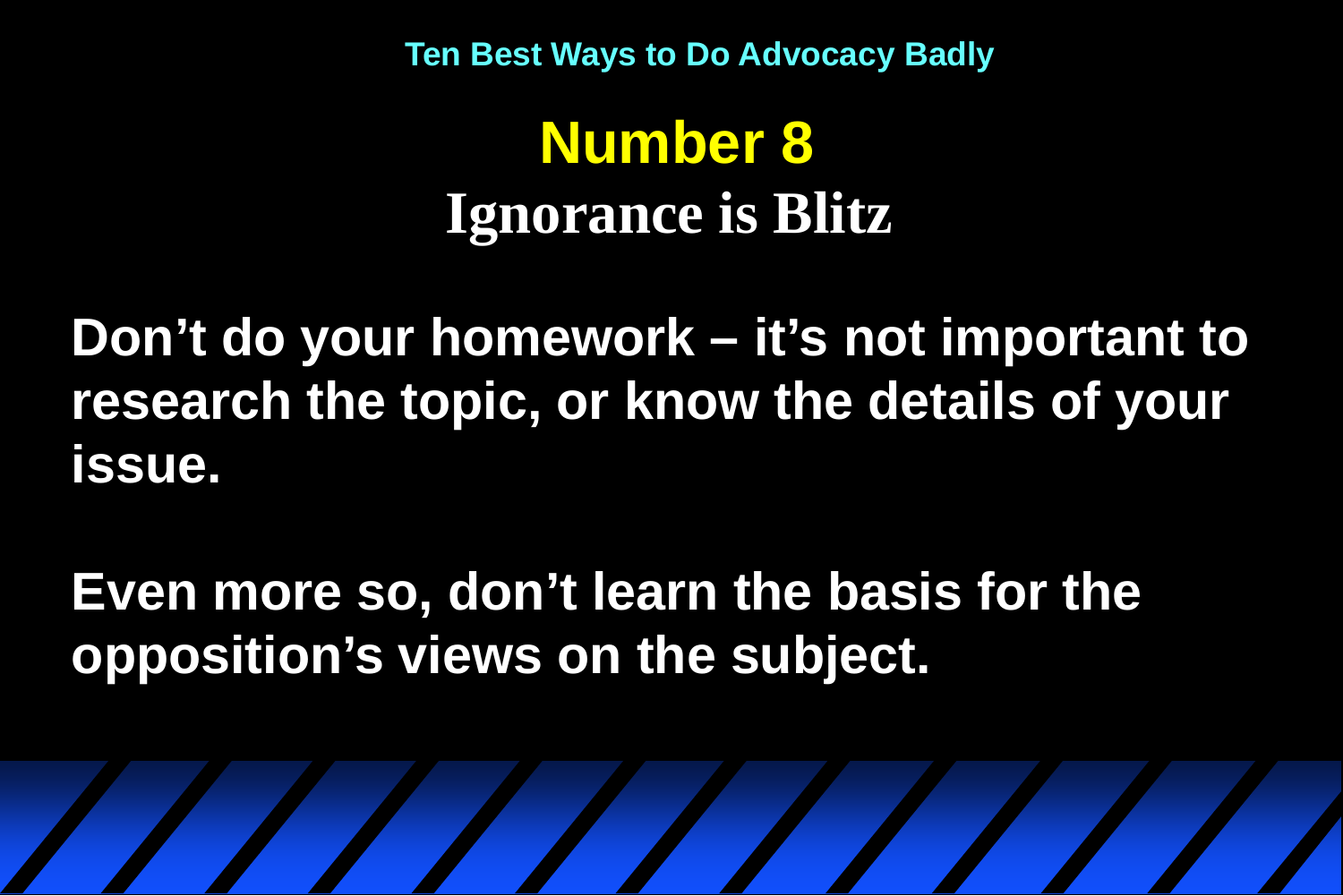## **Number 7 Can Words Never Hurt Me?**

**Make personal attacks on those who oppose you – whatever it takes to get results.** *Ad hominem* **arguments work best – and the nastier the better.**

**Need ideas? Watch any campaign ad during the coming Presidential election season.**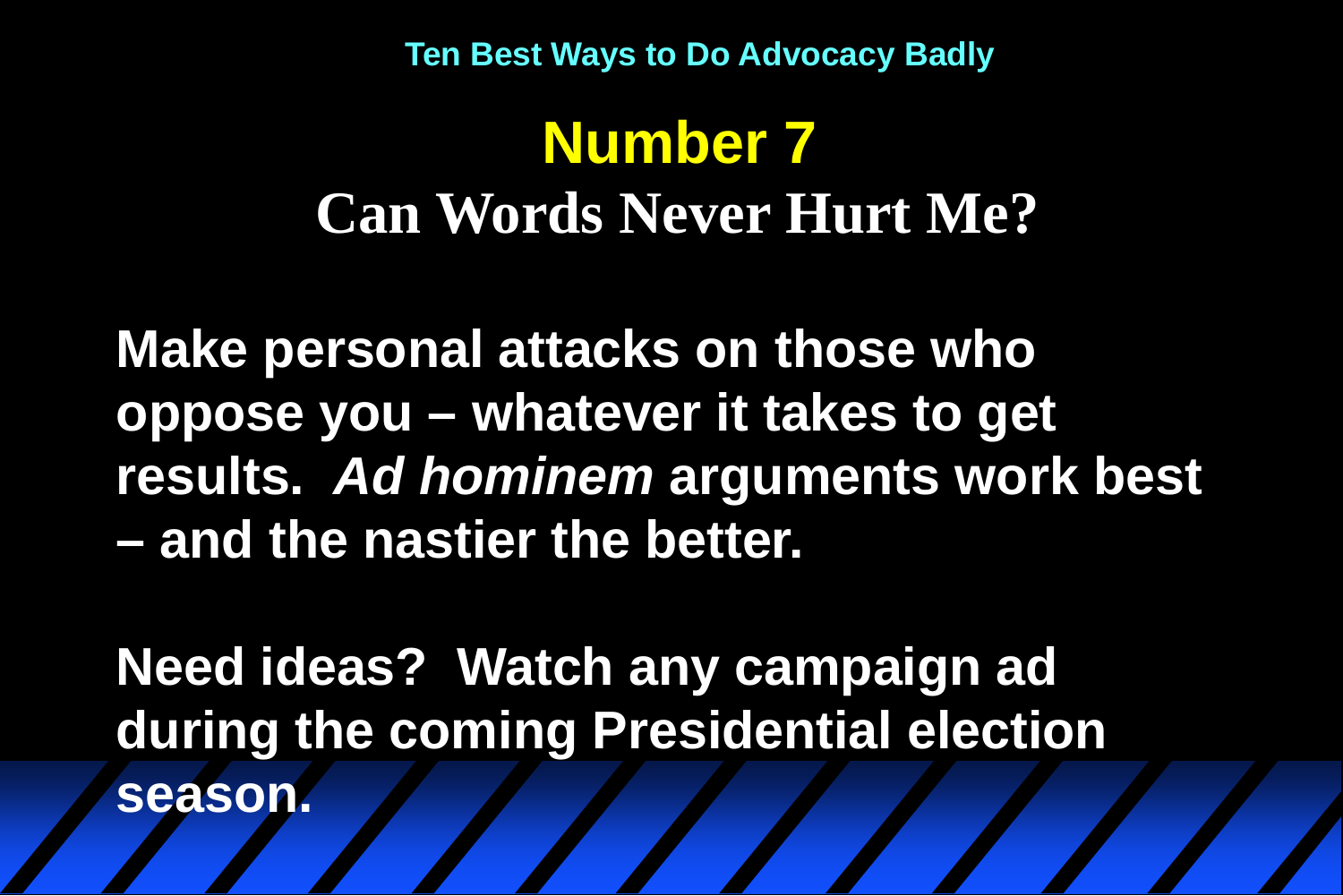#### **Number 6 But Don't Forget Your Manners**

**Politeness has no place in politics or in building consensus.** 

**Be rude to your allies, snub your opponents, and forget that on the next issue these same people will want to be your friends.**

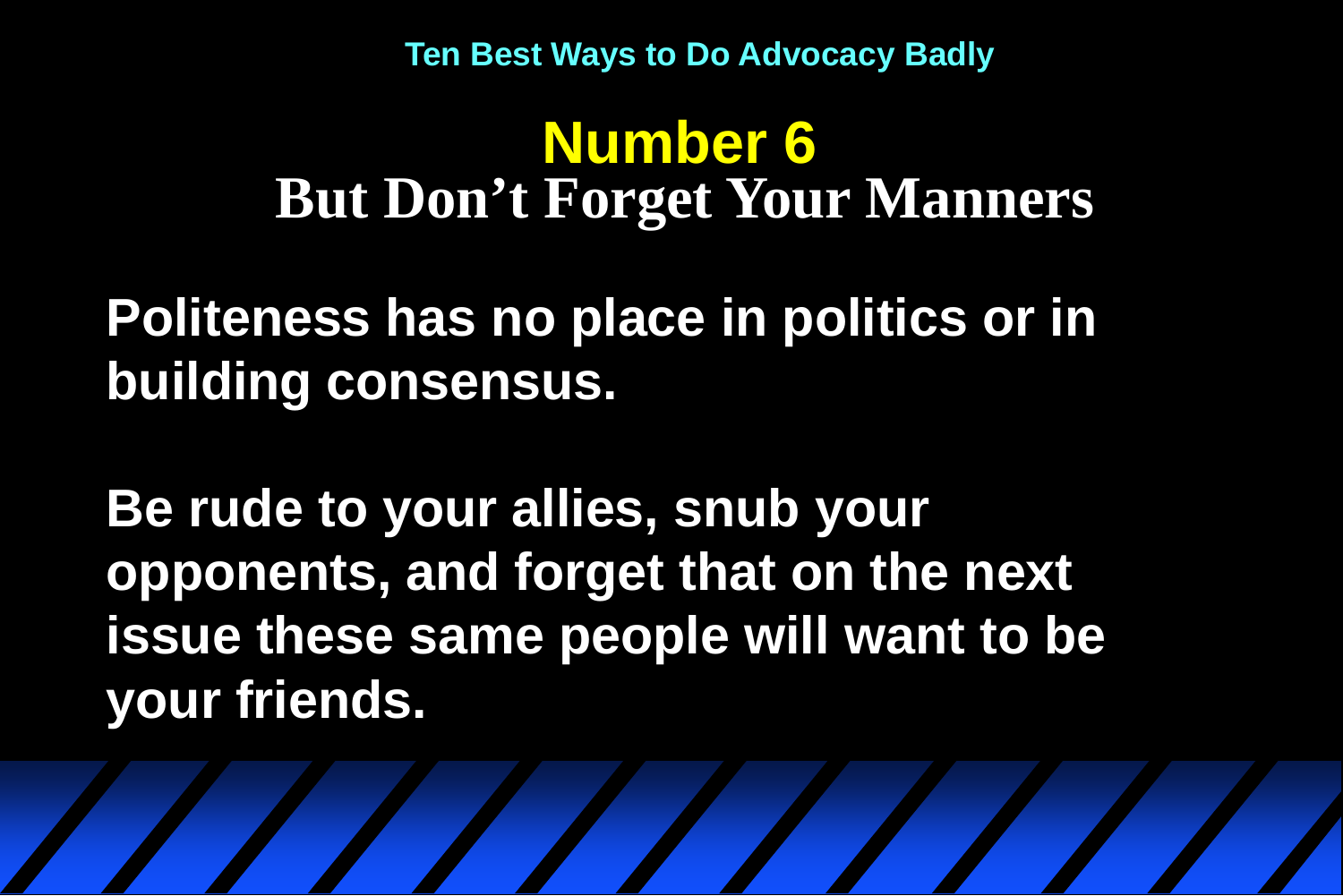**Number 5 All Those Details Just Give Me a Headache**

**Don't study the political context for your issue.** 

**Knowing how the legislature works, or what process will most likely lead to the desired outcome, will only complicate your efforts.** 

**Follow this rule, and you can try again next year.**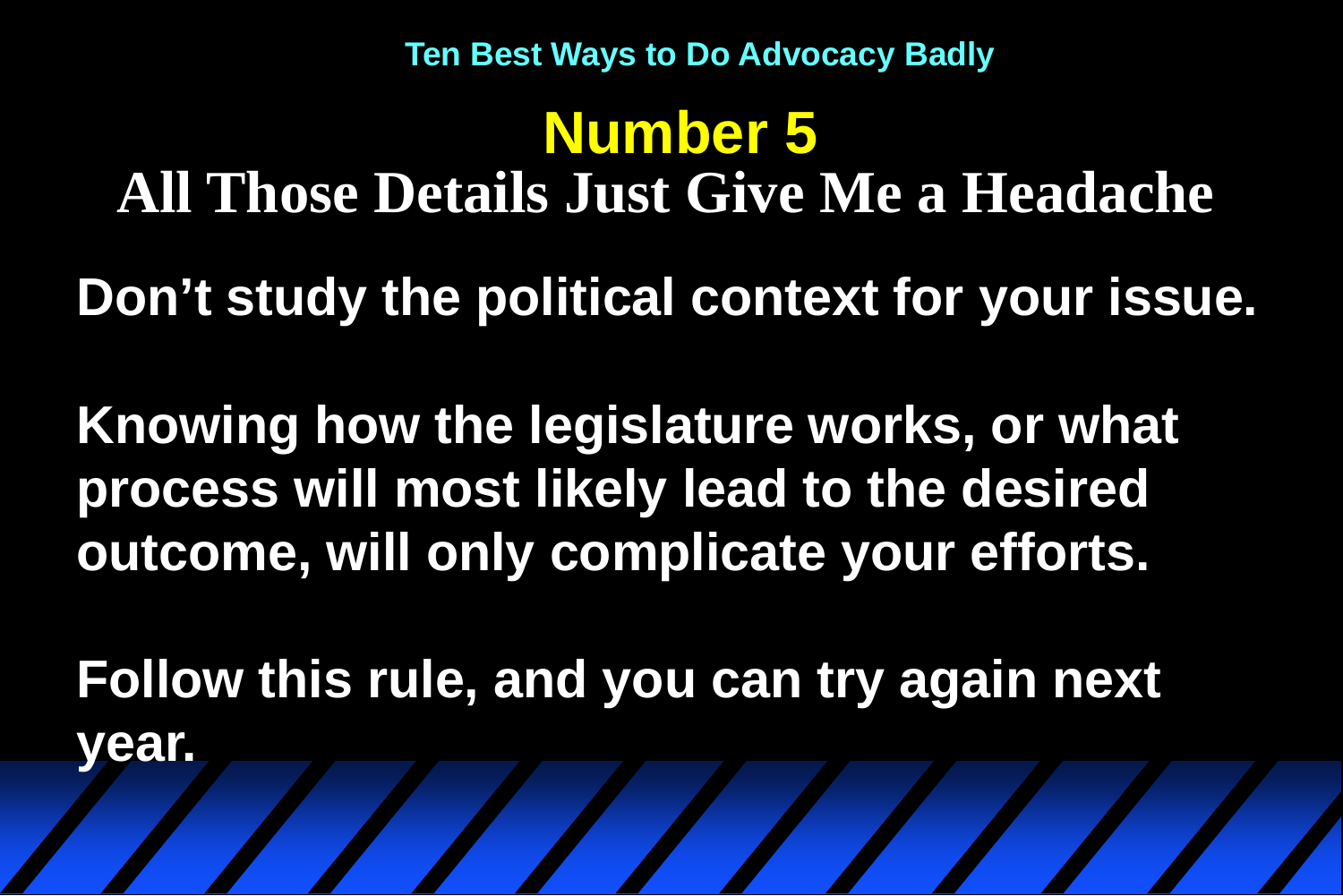### **Number 4 Can Anything Good Come in Small Packages? Ten Best Ways to Do Advocacy Badly**

**Never settle for anything less than everything you wish for.** 

**Insist on every detail being met – refer to No. 7 if you encounter difficulty getting results.**

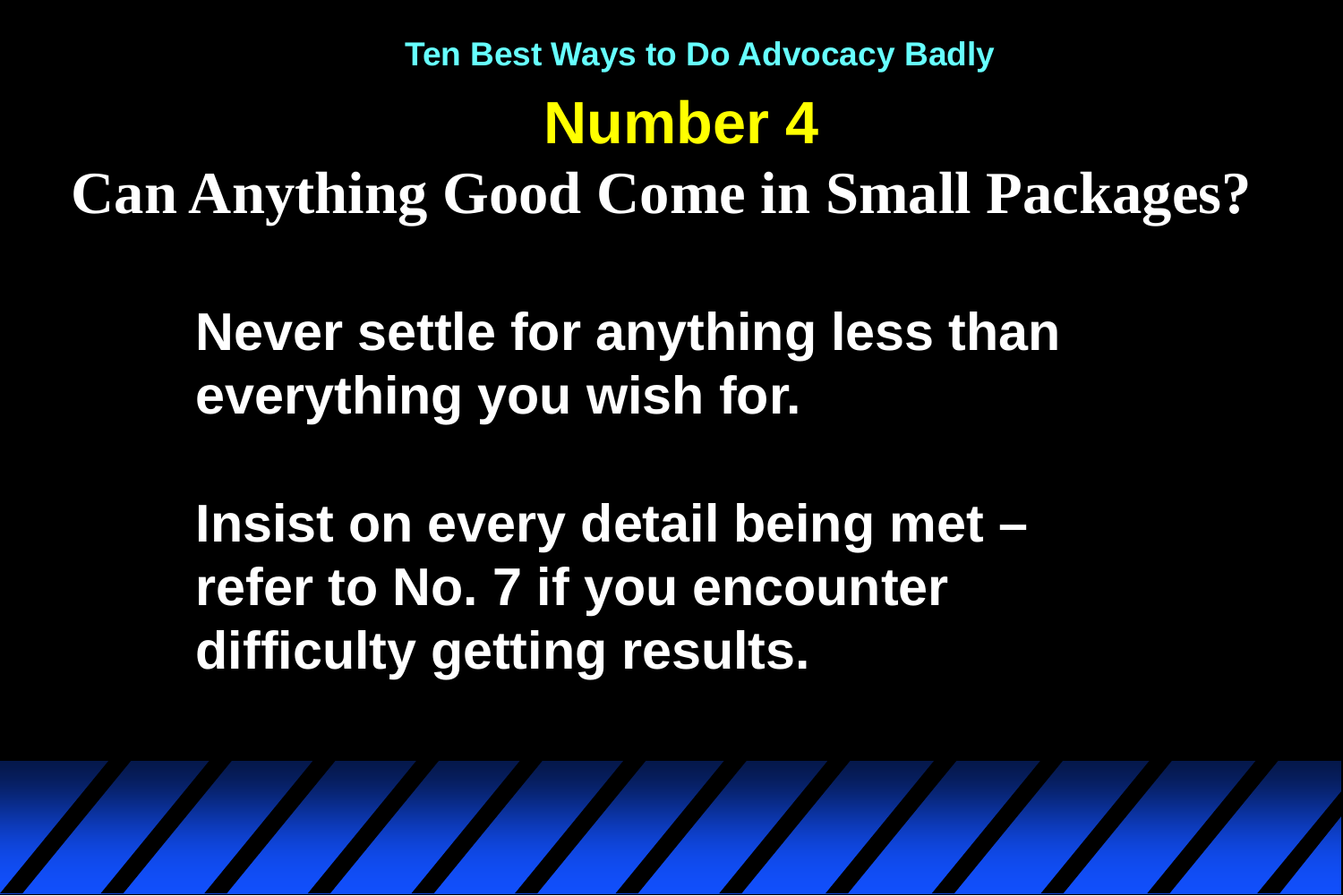### **Number 3 Look, Mom, I Did It With My Own Hands!**

**While politicians are individuals, advocacy is all about you! So, when advocating for a community issue, don't learn who the leaders of the community are, or what their issues are or how committed they are.**

**If successful, take all the credit personally, but of course if you lose, blame the community leaders.**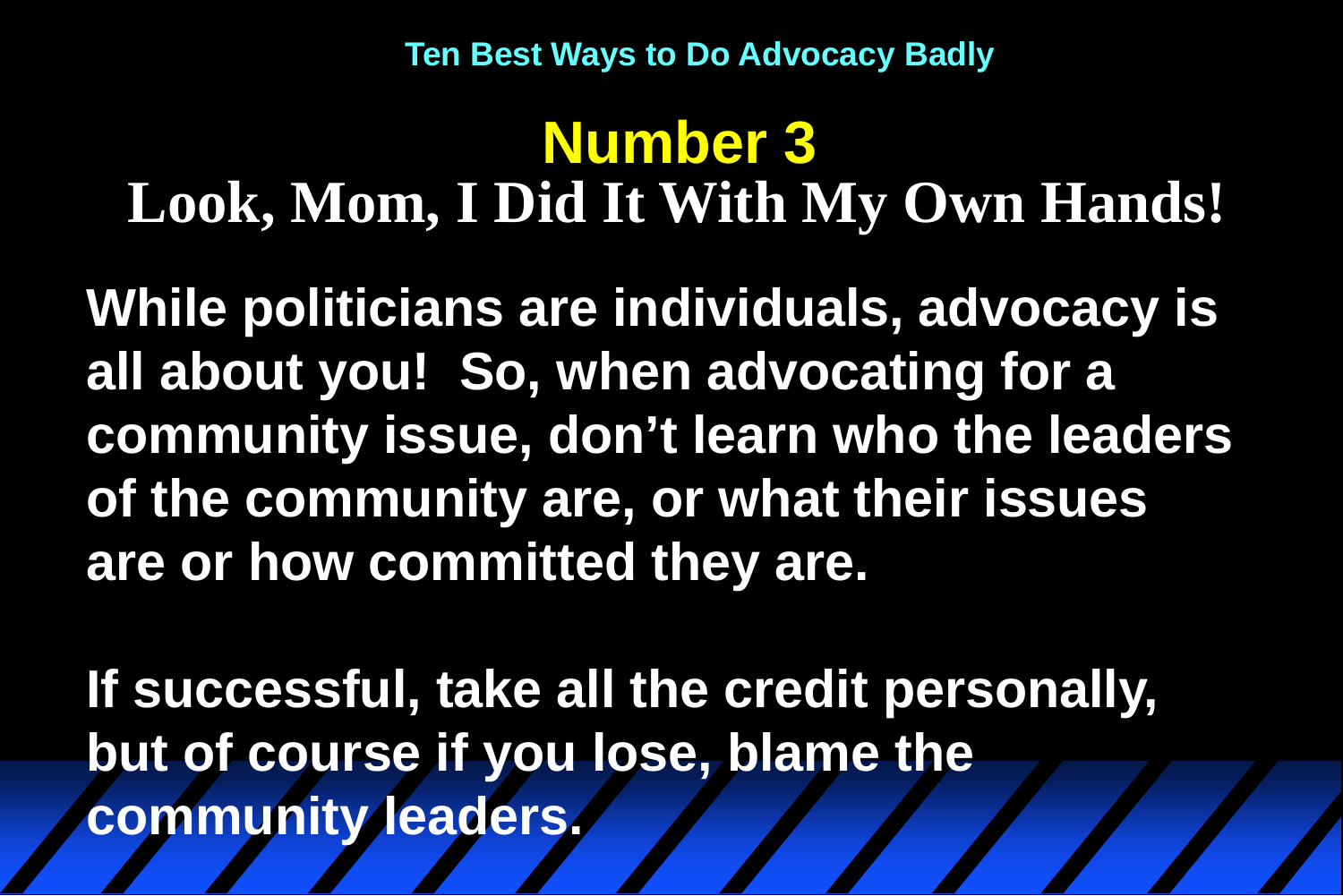## **Number 2**

**We'll Burn That Bridge When We Get to the Middle**

**Who needs allies? Who needs friends? They didn't support you on this issue, so why do you need them?**

**Everyone who has ever disagreed with you is your enemy. Use this rule along with rule Number 7, for best results.**